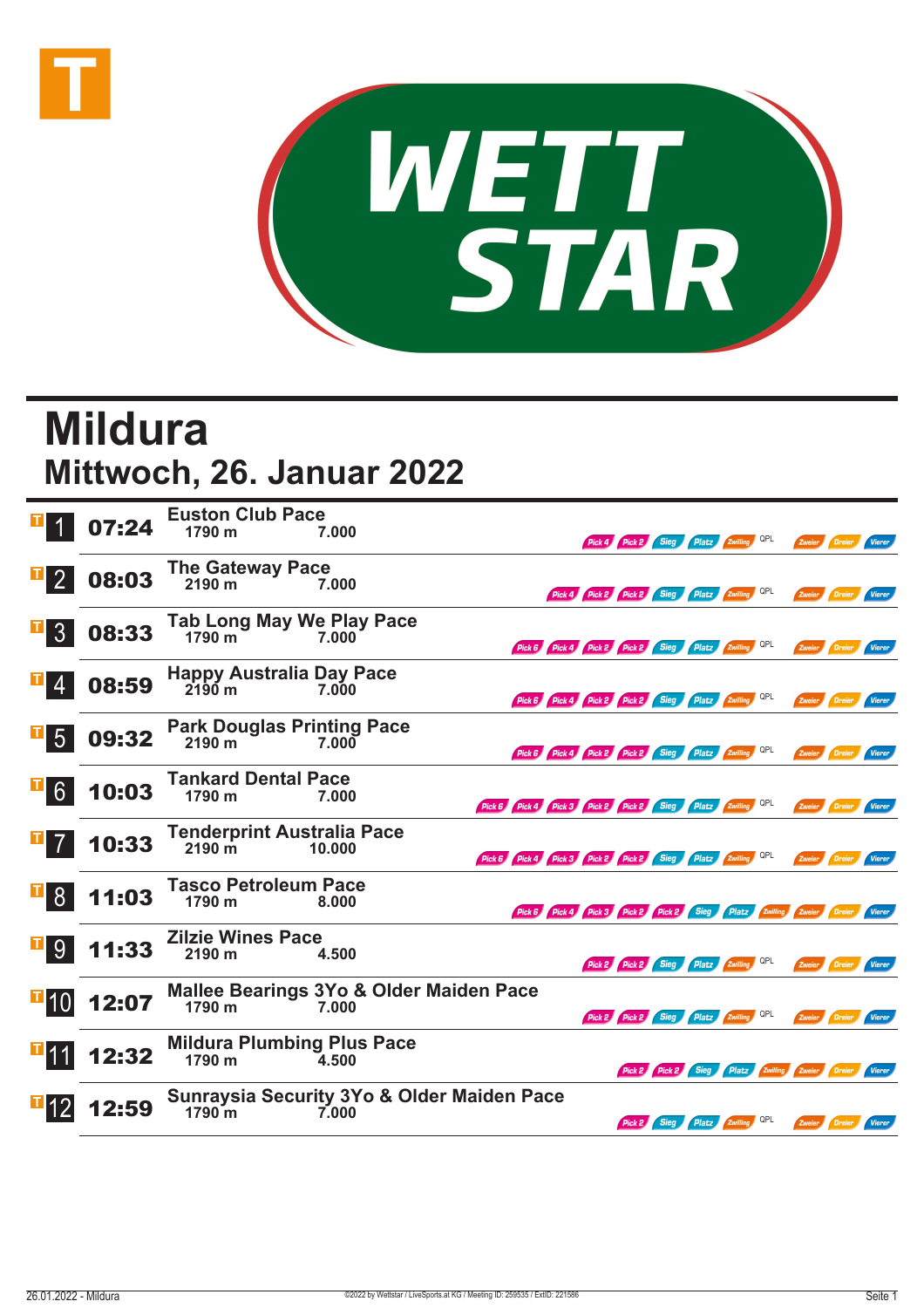| Artisticbutnaughty        | 4  | <b>Fizzy Cola</b>     | 11    | Kitch Macray           | $\overline{2}$ | Oddball Mumma         |                | Squatter Shannon          | 11 |
|---------------------------|----|-----------------------|-------|------------------------|----------------|-----------------------|----------------|---------------------------|----|
| Be A Good Scout           | 5  | Fortitudo             | 3     | Lady Pebbles           | 10             | Orama                 |                | <b>Steal Some Time</b>    | 12 |
| <b>Beach Wreck</b>        | 8  | Frankntank            | 11    | Let Me Rock            |                | Outa Control          | 3              | Stonebridge Star          |    |
| <b>Beartastic Writer</b>  | 12 | Golden Scribe         | 9     | Lets Go Exclusive      | 12             | Ozzie Playboy         | 8              | Tact Tory                 |    |
| Bella Blondie             |    | Goodtime Maddie       | 8     | Lilbitahenrytee        | $\overline{2}$ | Pennies Following     |                | <b>Tactfilly Magic</b>    |    |
| <b>Bettor Star</b>        |    | Goodtime Shady        | 10    | Lovin Everyday         | 6              | <b>Pinkie Promise</b> | 9              | Terror Ofa Saint          | 12 |
| Bezzaboma                 |    | Harry Mckinnis        | 9     | Loyola Rocknrolla      | 6              | Pocket Thedeal        |                | The Knight Star           | 5  |
| <b>Buvers Market</b>      |    | Harry Ovens           |       | Mac A Boy              | 12             | Pur Dan               |                | The Trainman              | 10 |
| Captain Confetti          |    | Have A Crack          |       | Malava Miss            |                | <b>Quite Contrary</b> | 10             | Thiswaytothebeach         | 6  |
| Caulonia Courage          |    | Headmaster            |       | Malinjang              |                | Rainbow Rain          | 6              | Thomas Heights            |    |
| Chalkncheddar             |    | Hes A Modern Boy      |       | <b>Mammals Destiny</b> |                | Ranger Stride         | 12             | <b>Tiddly Winx</b>        |    |
| <b>Chenoa Princess</b>    |    | Hes Aflyin            | 12    | Martha Lavinia         |                | Rhyflective           | 11             | <b>Timely Sovereign</b>   |    |
| <b>Childers Road</b>      | 6  | Heza Western          |       | Mini Major             |                | Robert Crocka         | 11             | Toby Ogara                |    |
| Chloe Ann                 | 5  | Hidden Figure         |       | Miss Social Media      |                | Rock In Heaven        | $\overline{4}$ | Touch Of Armbro           |    |
| Crackerjacks Judge        | 11 | <b>Hillbilly Time</b> | 1,3,6 | Miss Twinkle           |                | <b>Rockets Mate</b>   | 12             | Trappertwo                |    |
| Des Troy                  | 9  | <b>Illawong Gerry</b> | 6     | Mista Pumblechook      | 9              | Rocking Wroxton       |                | Trebek                    |    |
| Dontshowyouraces          |    | Im Stuck Man          | 10    | Mods                   |                | Rocknroll Yankee      |                | <b>Trinity Beach Girl</b> | 10 |
| Eddee                     |    | Ironbark Fella        |       | Mustang Max            |                | Sabreur               |                | United                    |    |
| Eezee Street              |    | Just Cappy            |       | Neds Beach             | 5              | <b>Shadow Terror</b>  | 3              | Vieira                    |    |
| Fabulous Kayjay           |    | Kensington Maid       | 10    | Nero Stride            |                | <b>Shelby Grace</b>   | 5              | Waiting For You           |    |
| <b>Fiftyshades Cresco</b> |    | King Solomon          | 8     | No Emotion             | 3              | Shelldome             | 10             | Whereyagoinbabe           |    |

| A M Ashwood<br>Andrew Stenhouse<br>Dean Peters<br>James Herbertson<br>K M Watson<br>M L Gadsden<br>N A Mccallum<br>S F Jardine<br>W J Hill | 4,6,8,9<br>9.12<br>2.3.10<br>1.2.4.5.6.7.10.11<br>1,2,3,6<br>9.10<br>1.3.4.5.8.10<br>3.4.10.11.12<br>2,3,5,6,7,9,11,12 | A P Vozlic<br>D B Hill<br>E J Tormey<br>Jason Kittel<br>. Watson<br>M L Norman<br>R J Moore<br>S K Pascoe | 3.4.5.6.7.8.11<br>1,2,4,5,9,10,12<br>4.9<br>1.6<br>2.5.11<br>1.6 | Abby Sanderson<br>D J Locke<br>J L Kerridge<br>Jordan Leedham<br>M E Francis<br>Michelle Phillips<br>Rvan Sanderson<br>Sam Barker | 7.8<br>3,4,9,10,11<br>1,3,6<br>1,2,3,4,6,7,8,9,11,12<br>1,3,9<br>1,2,3,4,5,6,7,8,12<br>2,5,7,8,9,12<br>6,7,9,10,12 |
|--------------------------------------------------------------------------------------------------------------------------------------------|------------------------------------------------------------------------------------------------------------------------|-----------------------------------------------------------------------------------------------------------|------------------------------------------------------------------|-----------------------------------------------------------------------------------------------------------------------------------|--------------------------------------------------------------------------------------------------------------------|
|--------------------------------------------------------------------------------------------------------------------------------------------|------------------------------------------------------------------------------------------------------------------------|-----------------------------------------------------------------------------------------------------------|------------------------------------------------------------------|-----------------------------------------------------------------------------------------------------------------------------------|--------------------------------------------------------------------------------------------------------------------|

## **WANN STARTET IHR TRAINER...**

| A F Grasso<br>A R Macdonald<br>C J O'brien<br>F C Mercieca<br>I K Watson<br>J Neilson<br>Lachlan Prothero<br><b>Michael Pearce</b> | 9<br>2,9<br>2,9<br>3,4,5<br>7.8.11<br>1,4,5,8,10 | A L Peters<br>A W Coad<br>C J Rogers<br>F P Posgate<br>J Costa<br>Jacob Kerridge<br>M J Francis<br>Michelle Mcginty | 2.10<br>5.11<br>10<br>1.6<br>1,3,6<br>1.3.9 | A P Vozlic<br>Alex Ashwood<br>E J Sparkes<br>G F Douglas<br>J L Gadsden<br>K M Attard<br>M L Norman<br>Naomi Kerr | 1,2,3,4,5,6,8,11,12<br>4,6,8<br>3.4<br>2,7,8,10,12<br>4,9,10<br>1,2,3,6<br>1,6<br>5,6,9 | <b>Brendan Tune</b><br>F C Cavallaro<br><b>G</b> R Peters<br>J L Mcginty<br>L Watson<br>M M Riselev<br>R J Nolan | 12<br>9.10<br>1,2,3,4,6<br>9.12 |
|------------------------------------------------------------------------------------------------------------------------------------|--------------------------------------------------|---------------------------------------------------------------------------------------------------------------------|---------------------------------------------|-------------------------------------------------------------------------------------------------------------------|-----------------------------------------------------------------------------------------|------------------------------------------------------------------------------------------------------------------|---------------------------------|
| R L Maguire<br>S M Kittel<br>T Nicholson                                                                                           | 3,6<br>2.7                                       | Reece Moore<br>S M O'Connor                                                                                         | 1,2,3,5,6,7,11 S C Cocks<br>6.10.12         | S R Garraway                                                                                                      | 4.11                                                                                    | S J Hardy<br>2,5,7,9,10,12 S T Sanderson                                                                         | 5,8,12                          |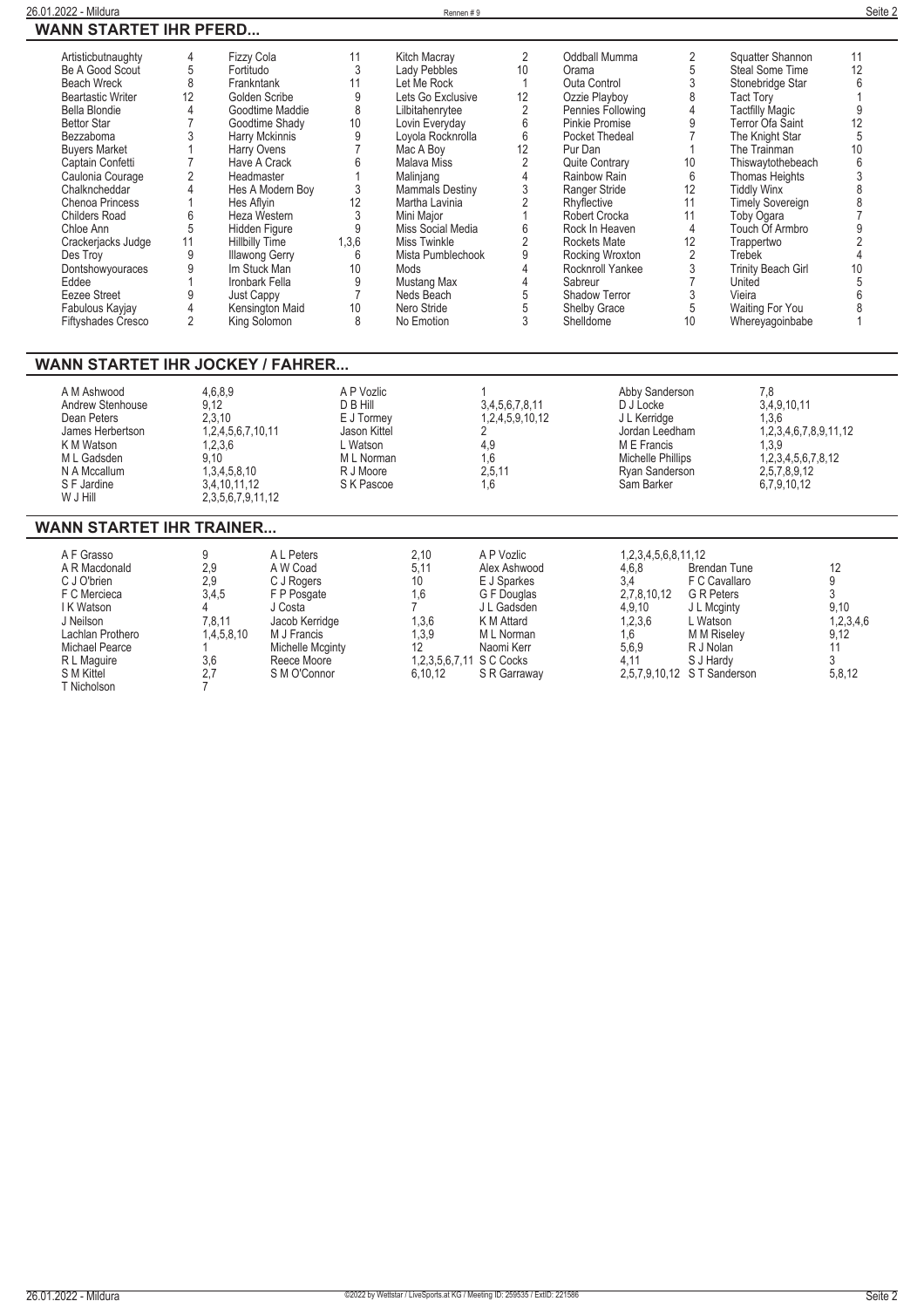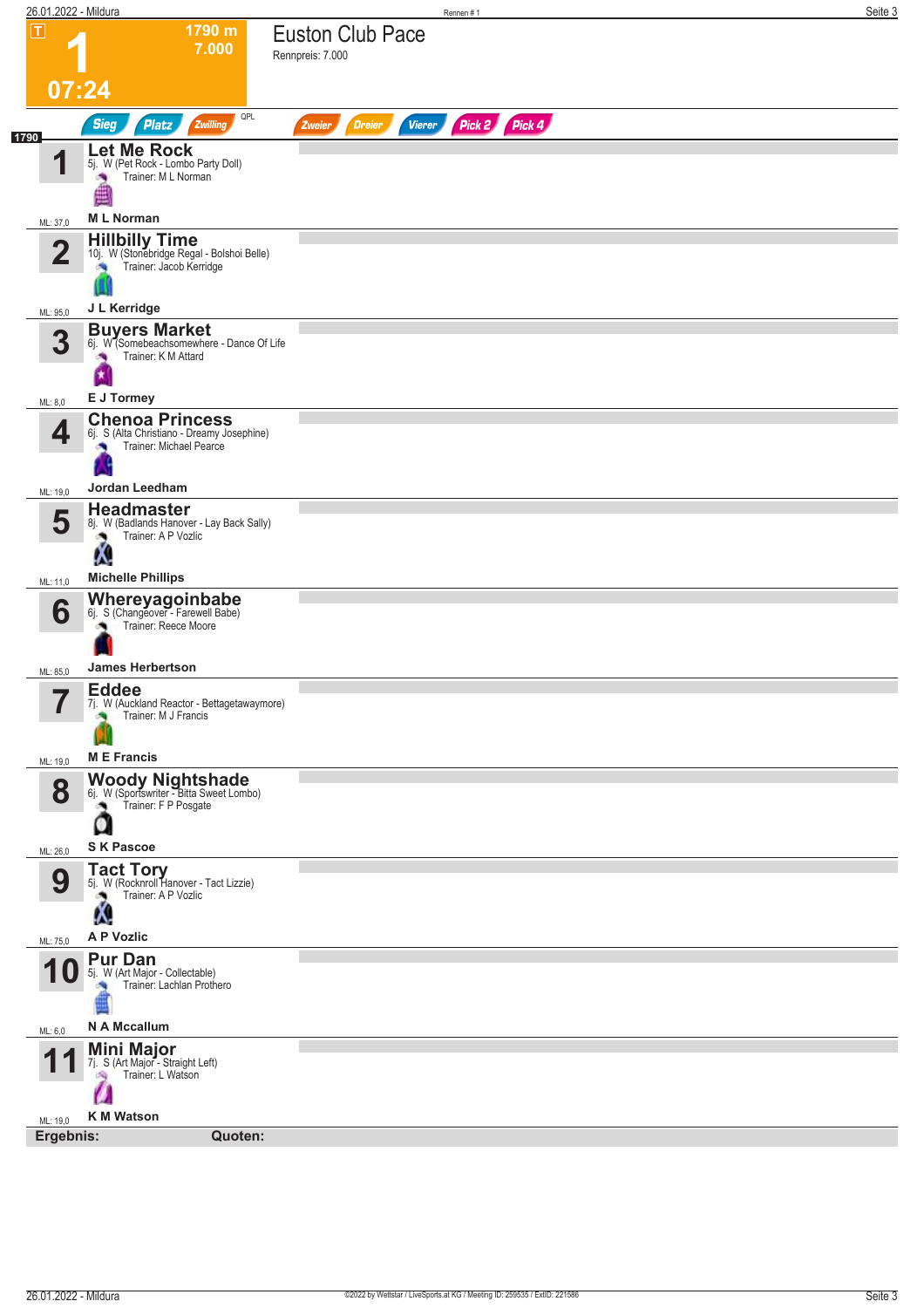| 26.01.2022 - Mildura          |                                                                                                                        |                                          | Seite 4<br>Rennen #2 |
|-------------------------------|------------------------------------------------------------------------------------------------------------------------|------------------------------------------|----------------------|
| $ \mathsf{T} $                | 2190 m<br>7.000                                                                                                        | The Gateway Pace<br>Rennpreis: 7.000     |                      |
| 08:03                         |                                                                                                                        |                                          |                      |
| 2190                          | QPL<br><b>Sieg</b><br><b>Platz</b><br>Zwilling                                                                         | <b>Dreier</b><br><b>Vierer</b><br>Zweier | Pick 2 Pick 2 Pick 4 |
| 1                             | <b>Oddball Mumma</b><br>5j. S (Auckland Reactor - Girls Town)<br>Trainer: A L Peters                                   |                                          |                      |
| ML: 501,0                     | <b>Dean Peters</b>                                                                                                     |                                          |                      |
| $\mathbf{2}$                  | <b>Rocking Wroxton</b><br>6j. W (A Rocknroll Dance - Party Time Girl)<br>Trainer: C J O'brien<br>W J Hill              |                                          |                      |
| ML: 26,0                      |                                                                                                                        |                                          |                      |
| 3                             | Lilbitahenrytee<br>5j. W (Grinfromeartoear - Lilbitabrownsugar)<br>Trainer: K M Attard<br>×<br>因                       |                                          |                      |
| ML: 85,0                      | <b>Michelle Phillips</b>                                                                                               |                                          |                      |
| 4                             | <b>Malava Miss</b><br>4j. S (Shadow Play - Western Art)<br>Trainer: G F Douglas<br>$\mathbb{R}$<br>A                   |                                          |                      |
| ML: 29,0                      | E J Tormey                                                                                                             |                                          |                      |
| 5<br>ML: 41,0                 | <b>Kitch Macray</b><br>4j. W (Art Major - Signorina Macray)<br>Trainer: Reece Moore<br>d9<br>Ŵ<br>R J Moore            |                                          |                      |
| 6                             | <b>Fiftyshades Cresco</b><br>6j. S (Jet Laag - Its Game On)<br>Trainer: A P Vozlic                                     |                                          |                      |
|                               | Ą.                                                                                                                     |                                          |                      |
| ML: 26,0                      | Jordan Leedham                                                                                                         |                                          |                      |
| $\overline{\phantom{a}}$<br>H | <b>Miss Twinkle</b><br>5j. S (Major Bronski - Twinkletoes)<br>Trainer: S R Garraway<br>×.                              |                                          |                      |
| ML: 16,0                      | <b>James Herbertson</b>                                                                                                |                                          |                      |
| 8                             | <b>Martha Lavinia</b><br>4j. S (Sunshine Beach - Maise Reign)<br>Trainer: A R Macdonald<br>Q.<br><b>Ryan Sanderson</b> |                                          |                      |
| ML: 501,0                     |                                                                                                                        |                                          |                      |
| 9                             | Trappertwo<br>6j. W (All Speed Hanover - Kamwood Lena)<br>Trainer: S M Kittel                                          |                                          |                      |
| ML: 5,0                       | <b>Jason Kittel</b>                                                                                                    |                                          |                      |
|                               | <b>10 Caulonia Courage</b><br>Trainer: L Watson<br><b>K M Watson</b>                                                   |                                          |                      |
| ML: 27,0                      |                                                                                                                        |                                          |                      |
| Ergebnis:                     | Quoten:                                                                                                                |                                          |                      |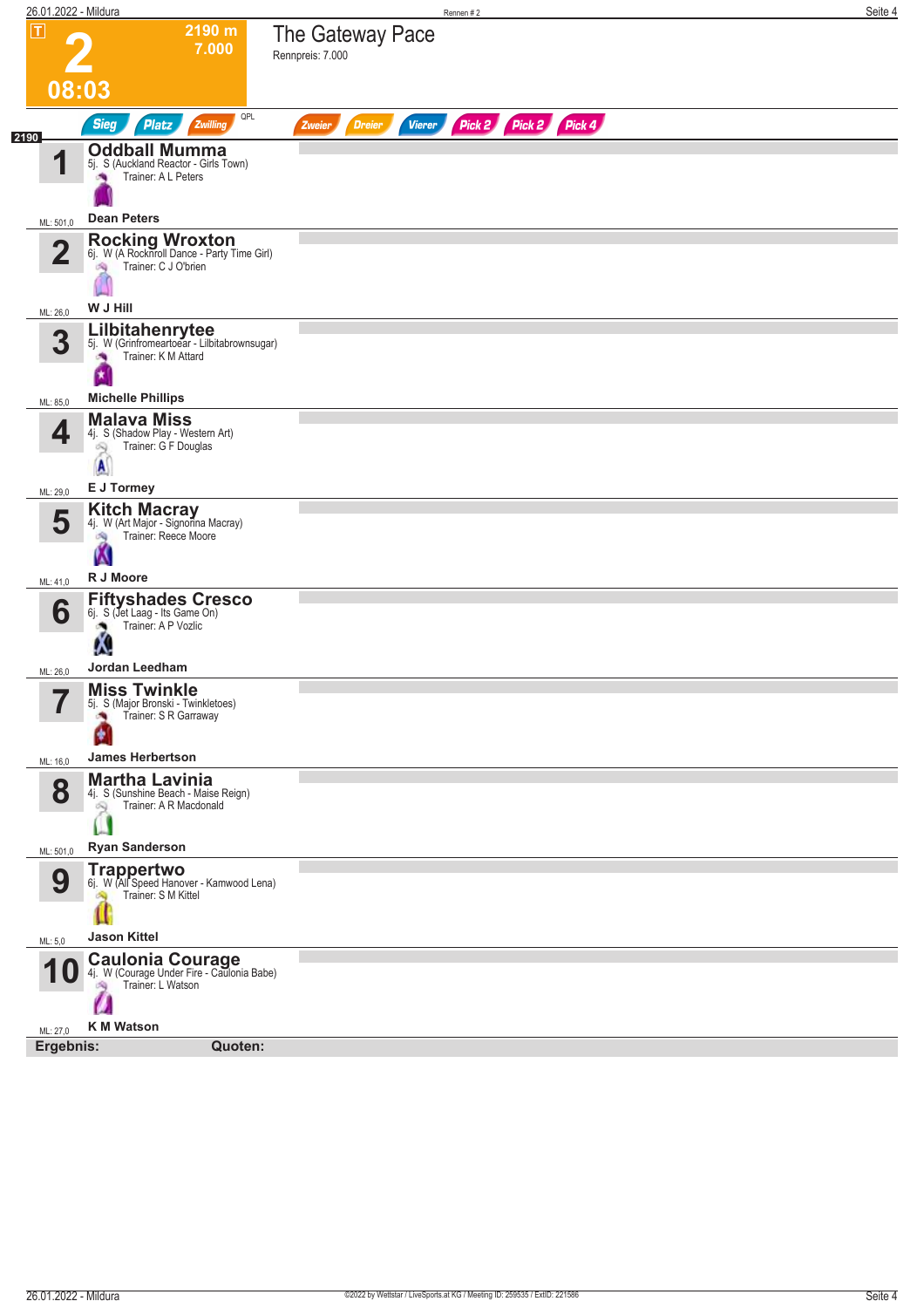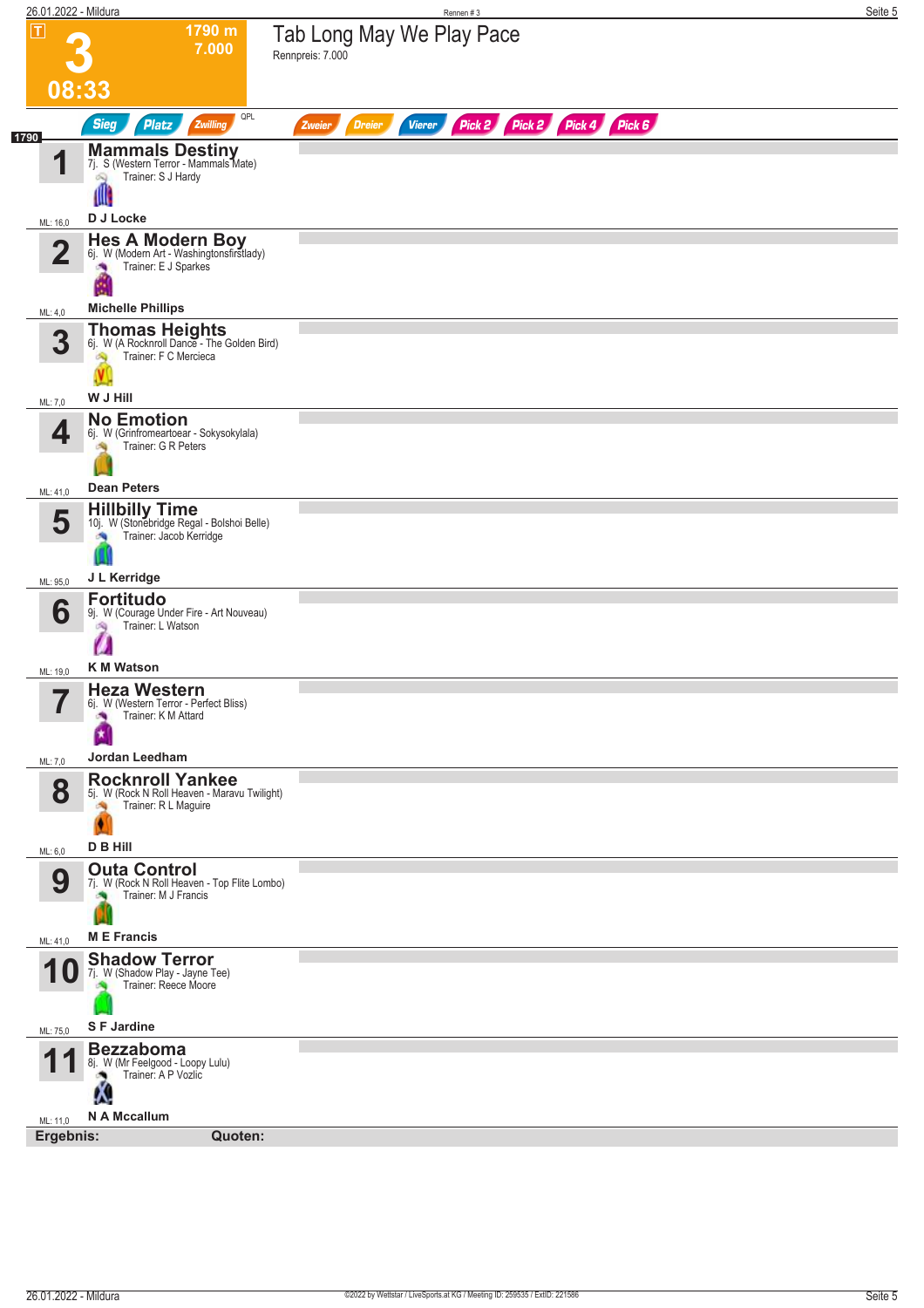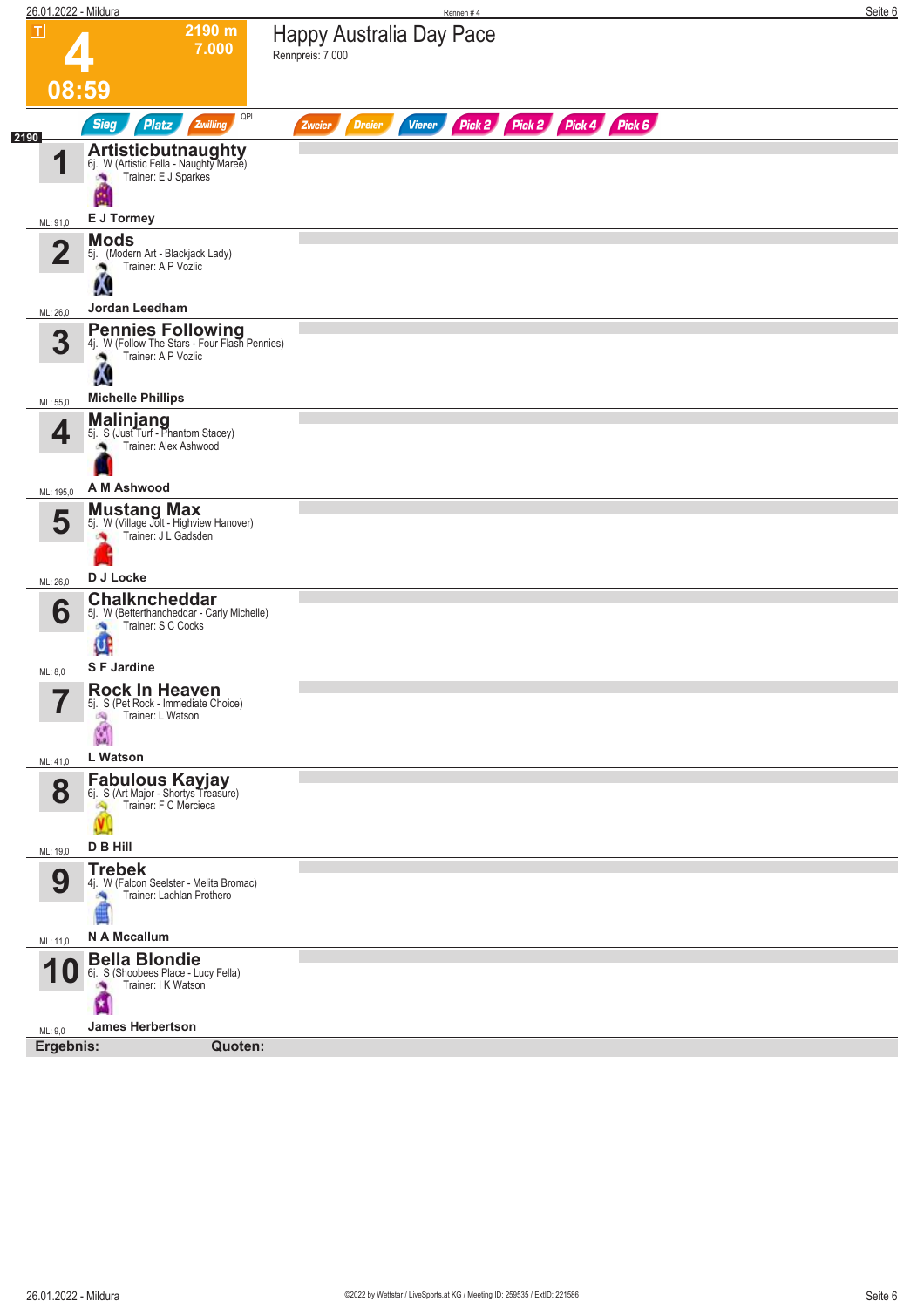| 26.01.2022 - Mildura    |                                                                                                 | Rennen#5                                                                | Seite 7 |
|-------------------------|-------------------------------------------------------------------------------------------------|-------------------------------------------------------------------------|---------|
| $ \mathsf{T} $          | 2190 m<br>7.000                                                                                 | <b>Park Douglas Printing Pace</b><br>Rennpreis: 7.000                   |         |
|                         | 09:32                                                                                           |                                                                         |         |
| 2190                    | QPL<br><b>Sieg</b><br><b>Platz</b><br>Zwilling                                                  | Pick 2 Pick 2 Pick 4 Pick 6<br><b>Dreier</b><br><b>Vierer</b><br>Zweier |         |
| И                       | <b>Nero Stride</b><br>3j. W (Bettors Delight - Death And Taxes)<br>Trainer: S T Sanderson       |                                                                         |         |
| ML: 25,0                | <b>Ryan Sanderson</b>                                                                           |                                                                         |         |
| $\overline{\mathbf{2}}$ | <b>Chloe Ann</b><br>6j. S (Western Terror - Monaloo)<br>Trainer: Lachlan Prothero               |                                                                         |         |
| ML: 5,0                 | N A Mccallum                                                                                    |                                                                         |         |
| 3                       | <b>Shelby Grace</b><br>4j. S (Betterthancheddar - Miss Marg Shanno<br>Trainer: A P Vozlic<br>Δ. |                                                                         |         |
| ML: 11,0                | <b>Michelle Phillips</b>                                                                        |                                                                         |         |
| 4                       | <b>The Knight Star</b><br>6j. W (Blissfull Hall - Flora Star)<br>Trainer: A W Coad<br>æ<br>Œ    |                                                                         |         |
|                         | <b>James Herbertson</b>                                                                         |                                                                         |         |
| ML: 19,0<br>5           | <b>Neds Beach</b><br>6j. W (Somebeachsomewhere - Winter Rose)<br>Trainer: Reece Moore           |                                                                         |         |
| ML: 26,0                | R J Moore                                                                                       |                                                                         |         |
| 6                       | <b>United</b><br>4j. H (Union Guy - Lite Energy)<br>Trainer: Naomi Kerr<br>D B Hill             |                                                                         |         |
| ML: 55,0                | Orama                                                                                           |                                                                         |         |
|                         | 5j. S (Somebeachsomewhere - Secret Desire)<br>Trainer: S R Garraway<br>×<br>Q                   |                                                                         |         |
| ML: 13,0                | E J Tormey                                                                                      |                                                                         |         |
| 8                       | <b>Be A Good Scout</b><br>61. W (Bgs Folly - Take Five Stella)<br>Trainer: F C Mercieca         |                                                                         |         |
| ML: 55,0                | W J Hill                                                                                        |                                                                         |         |
| Ergebnis:               | Quoten:                                                                                         |                                                                         |         |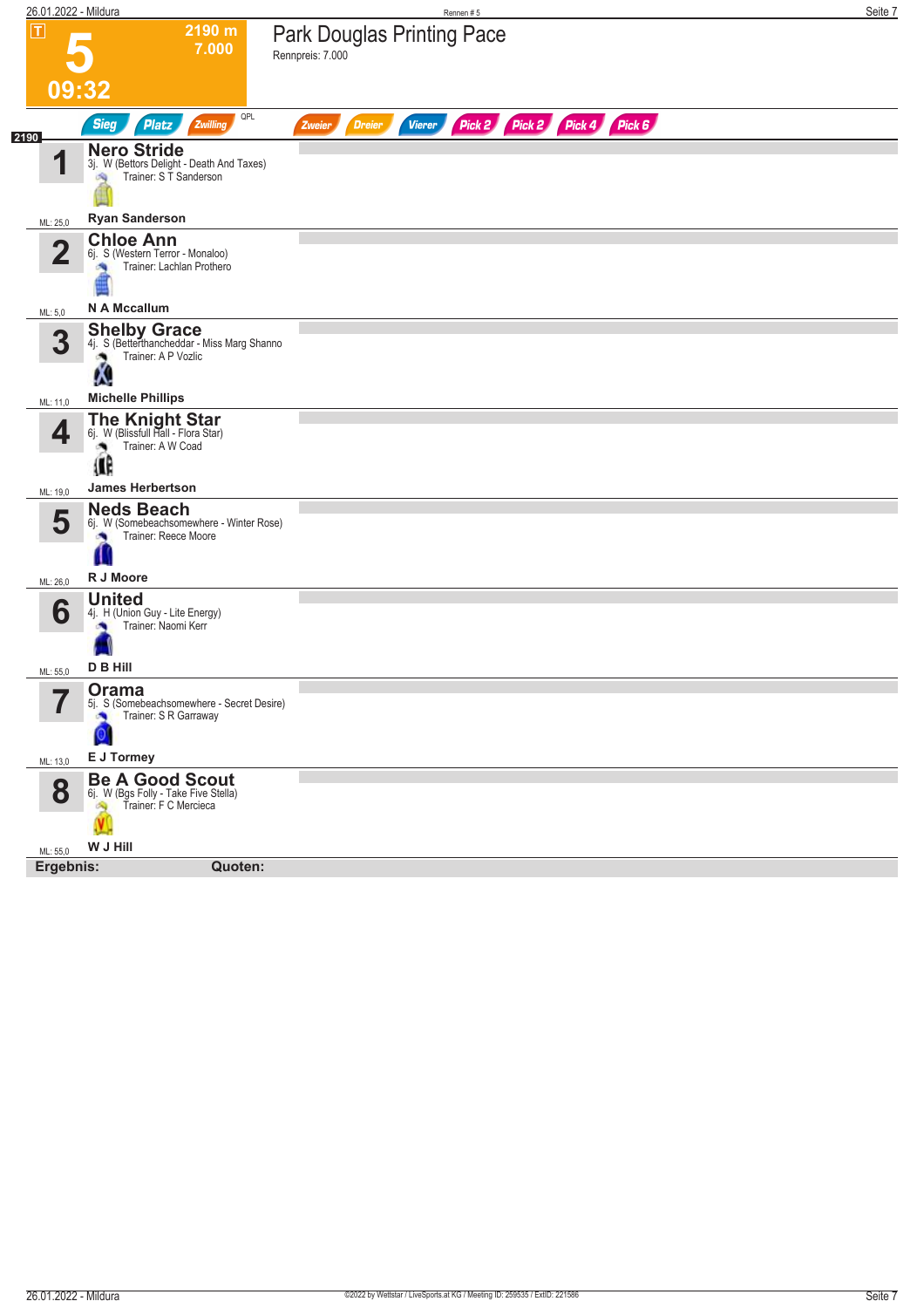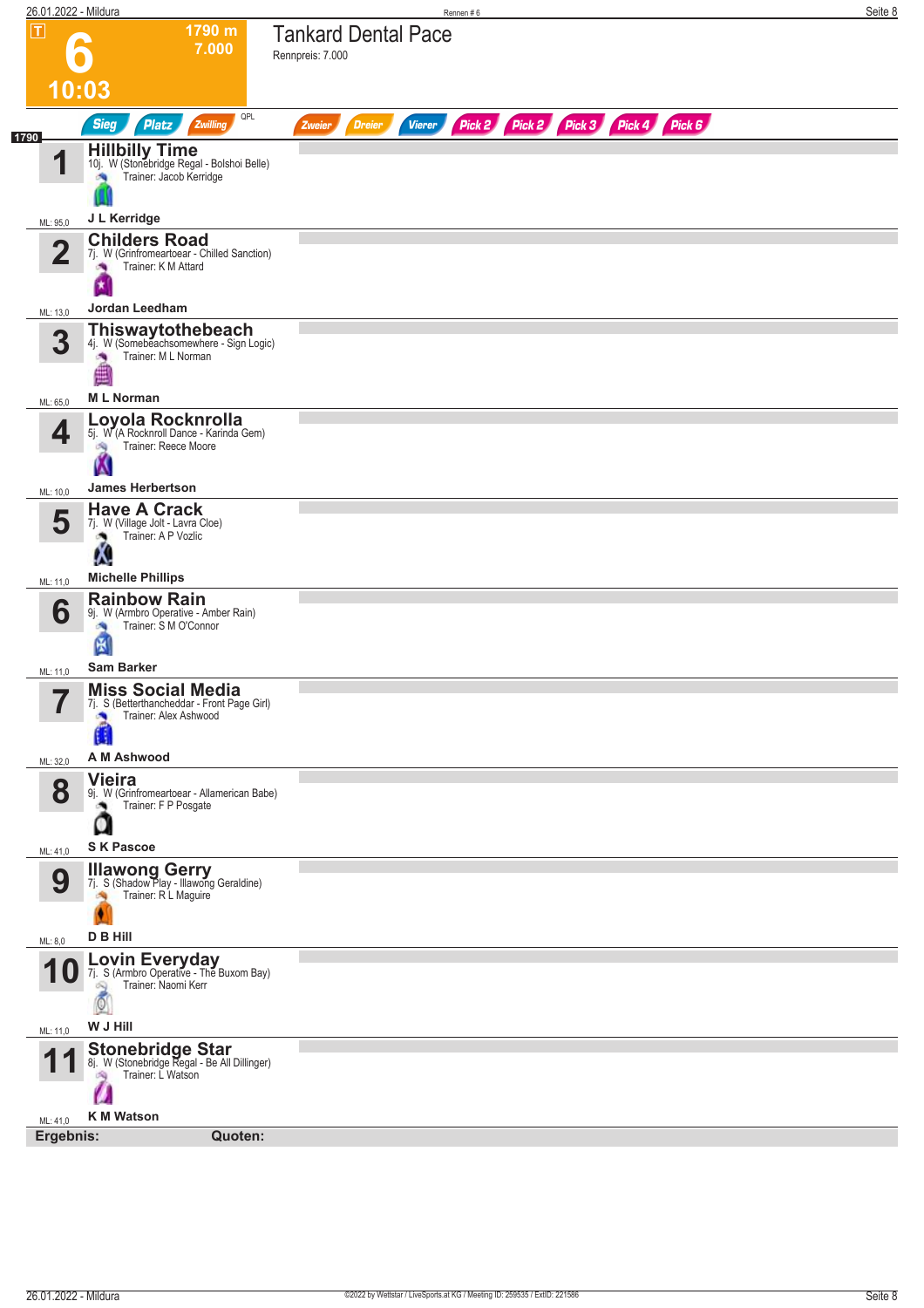| П<br>2190 m<br><b>Tenderprint Australia Pace</b><br>10.000<br>Rennpreis: 10.000<br>10:33<br>QPL<br>Pick 2 Pick 2 Pick 3 Pick 4 Pick 6<br><b>Sieg</b><br><b>Platz</b><br>Zwilling<br><b>Dreier</b><br><b>Vierer</b><br>Zweier<br>2190<br><b>Wilshire Boulevard</b><br>◢<br>5j. W (Somebeachsomewhere - Wheres Holly<br>Trainer: S R Garraway<br>ľЩ<br><b>Sam Barker</b><br>ML: 19,0<br><b>Harry Ovens</b><br>5j. W (Bettor's Delight - Harrys Lass)<br>$\mathbf{2}$<br>Trainer: T Nicholson<br><b>Michelle Phillips</b><br>ML: 75,0<br><b>Bettor Star</b><br>3<br>6j. W (Bettor's Delight - Royal Beach Girl)<br>Trainer: J Costa<br>Ø9<br><b>Jordan Leedham</b><br>ML: 5,0<br>Toby Ogara<br>8j. W (Western Ideal - Dolly Mcd)<br>4<br>Trainer: Reece Moore<br>ંચ<br>w<br><b>James Herbertson</b><br>ML: 19,0<br><b>Pocket Thedeal</b><br>5<br>8j. W (American Ideal - Tuapeka Pocket)<br>Trainer: G F Douglas<br>6Q<br><b>Ryan Sanderson</b><br>ML: 13,0<br><b>Captain Confetti</b><br>6<br>4j. W (Sweet Lou - Abby Story)<br>Trainer: G F Douglas<br>69<br><b>Abby Sanderson</b><br>ML: 35,0<br><b>Just Cappy</b><br>5j. W (Courage Under Fire - Cafe Au Lait)<br>Trainer: J Neilson<br>D B Hill<br>ML: 37,0<br><b>Sabreur</b><br>8<br>6j. W (Lincoln Royal - Lady Willpower)<br>Trainer: S M Kittel<br>W J Hill<br>ML: 7,0<br>Ergebnis:<br>Quoten: | 26.01.2022 - Mildura | Rennen #7 | Seite 9 |
|------------------------------------------------------------------------------------------------------------------------------------------------------------------------------------------------------------------------------------------------------------------------------------------------------------------------------------------------------------------------------------------------------------------------------------------------------------------------------------------------------------------------------------------------------------------------------------------------------------------------------------------------------------------------------------------------------------------------------------------------------------------------------------------------------------------------------------------------------------------------------------------------------------------------------------------------------------------------------------------------------------------------------------------------------------------------------------------------------------------------------------------------------------------------------------------------------------------------------------------------------------------------------------------------------------------------------------------------------|----------------------|-----------|---------|
|                                                                                                                                                                                                                                                                                                                                                                                                                                                                                                                                                                                                                                                                                                                                                                                                                                                                                                                                                                                                                                                                                                                                                                                                                                                                                                                                                      |                      |           |         |
|                                                                                                                                                                                                                                                                                                                                                                                                                                                                                                                                                                                                                                                                                                                                                                                                                                                                                                                                                                                                                                                                                                                                                                                                                                                                                                                                                      |                      |           |         |
|                                                                                                                                                                                                                                                                                                                                                                                                                                                                                                                                                                                                                                                                                                                                                                                                                                                                                                                                                                                                                                                                                                                                                                                                                                                                                                                                                      |                      |           |         |
|                                                                                                                                                                                                                                                                                                                                                                                                                                                                                                                                                                                                                                                                                                                                                                                                                                                                                                                                                                                                                                                                                                                                                                                                                                                                                                                                                      |                      |           |         |
|                                                                                                                                                                                                                                                                                                                                                                                                                                                                                                                                                                                                                                                                                                                                                                                                                                                                                                                                                                                                                                                                                                                                                                                                                                                                                                                                                      |                      |           |         |
|                                                                                                                                                                                                                                                                                                                                                                                                                                                                                                                                                                                                                                                                                                                                                                                                                                                                                                                                                                                                                                                                                                                                                                                                                                                                                                                                                      |                      |           |         |
|                                                                                                                                                                                                                                                                                                                                                                                                                                                                                                                                                                                                                                                                                                                                                                                                                                                                                                                                                                                                                                                                                                                                                                                                                                                                                                                                                      |                      |           |         |
|                                                                                                                                                                                                                                                                                                                                                                                                                                                                                                                                                                                                                                                                                                                                                                                                                                                                                                                                                                                                                                                                                                                                                                                                                                                                                                                                                      |                      |           |         |
|                                                                                                                                                                                                                                                                                                                                                                                                                                                                                                                                                                                                                                                                                                                                                                                                                                                                                                                                                                                                                                                                                                                                                                                                                                                                                                                                                      |                      |           |         |
|                                                                                                                                                                                                                                                                                                                                                                                                                                                                                                                                                                                                                                                                                                                                                                                                                                                                                                                                                                                                                                                                                                                                                                                                                                                                                                                                                      |                      |           |         |
|                                                                                                                                                                                                                                                                                                                                                                                                                                                                                                                                                                                                                                                                                                                                                                                                                                                                                                                                                                                                                                                                                                                                                                                                                                                                                                                                                      |                      |           |         |
|                                                                                                                                                                                                                                                                                                                                                                                                                                                                                                                                                                                                                                                                                                                                                                                                                                                                                                                                                                                                                                                                                                                                                                                                                                                                                                                                                      |                      |           |         |
|                                                                                                                                                                                                                                                                                                                                                                                                                                                                                                                                                                                                                                                                                                                                                                                                                                                                                                                                                                                                                                                                                                                                                                                                                                                                                                                                                      |                      |           |         |
|                                                                                                                                                                                                                                                                                                                                                                                                                                                                                                                                                                                                                                                                                                                                                                                                                                                                                                                                                                                                                                                                                                                                                                                                                                                                                                                                                      |                      |           |         |
|                                                                                                                                                                                                                                                                                                                                                                                                                                                                                                                                                                                                                                                                                                                                                                                                                                                                                                                                                                                                                                                                                                                                                                                                                                                                                                                                                      |                      |           |         |
|                                                                                                                                                                                                                                                                                                                                                                                                                                                                                                                                                                                                                                                                                                                                                                                                                                                                                                                                                                                                                                                                                                                                                                                                                                                                                                                                                      |                      |           |         |
|                                                                                                                                                                                                                                                                                                                                                                                                                                                                                                                                                                                                                                                                                                                                                                                                                                                                                                                                                                                                                                                                                                                                                                                                                                                                                                                                                      |                      |           |         |
|                                                                                                                                                                                                                                                                                                                                                                                                                                                                                                                                                                                                                                                                                                                                                                                                                                                                                                                                                                                                                                                                                                                                                                                                                                                                                                                                                      |                      |           |         |
|                                                                                                                                                                                                                                                                                                                                                                                                                                                                                                                                                                                                                                                                                                                                                                                                                                                                                                                                                                                                                                                                                                                                                                                                                                                                                                                                                      |                      |           |         |
|                                                                                                                                                                                                                                                                                                                                                                                                                                                                                                                                                                                                                                                                                                                                                                                                                                                                                                                                                                                                                                                                                                                                                                                                                                                                                                                                                      |                      |           |         |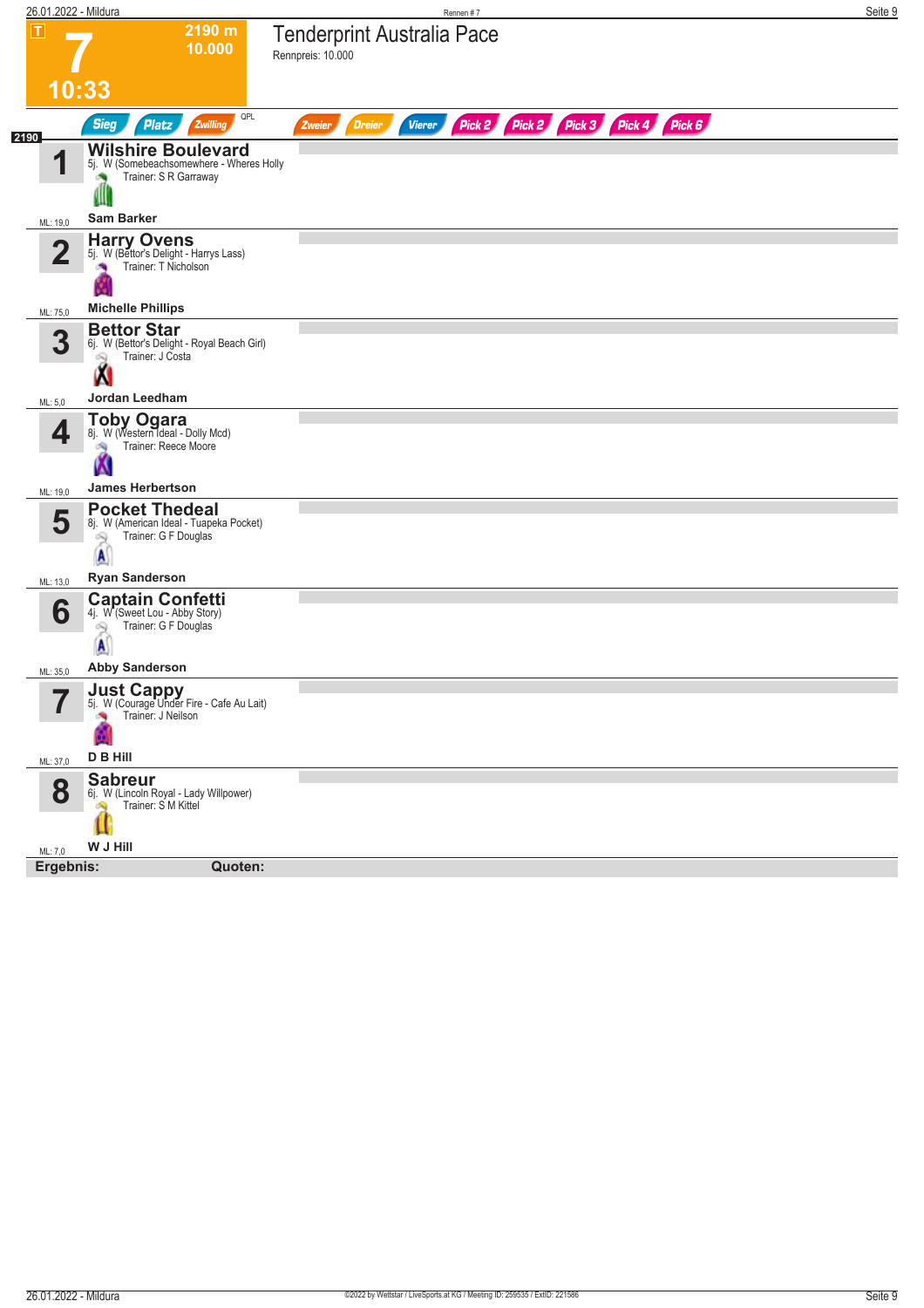| $\overline{\mathsf{L}}$<br>1790 m<br><b>Tasco Petroleum Pace</b><br>8.000<br>Rennpreis: 8.000<br>11:03<br><b>Sieg</b><br>Pick 2<br>Pick 3<br>Pick 4<br>Pick 6<br><b>Platz</b><br>Zwilling<br><b>Dreier</b><br><b>Vierer</b><br>Pick 2<br><b>Zweier</b><br>1790<br><b>Goodtime Maddie</b><br>И<br>4j. S (Sportswriter - Married To The Mob)<br>Trainer: Lachlan Prothero<br>询<br>N A Mccallum<br>ML: 11,0<br><b>Ozzie Playboy</b><br>4j. W (Pet Rock - Smooth Felicity)<br>$\overline{\mathbf{2}}$<br>Trainer: G F Douglas<br>2<br>$\mathbf{A}$<br><b>Abby Sanderson</b><br>ML: 3,0<br><b>Beach Wreck</b><br>3<br>7j. W (Somebeachsomewhere - Golden Slipp<br>Trainer: Alex Ashwood<br>a.<br>Ħ<br>A M Ashwood<br>ML: 44,0<br><b>Timely Sovereign</b><br>4<br>9j. W (Lombo Pocket Watch - Bonny Sovereig<br>Trainer: S T Sanderson<br><b>Ryan Sanderson</b><br>ML: 10,0<br><b>Waiting For You</b><br>8j. S (Shadow Play - Lady Guest)<br>5<br>Trainer: A P Vozlic<br>ு<br>Ķ.<br>Jordan Leedham<br>ML: 16,0<br><b>Tiddly Winx</b><br>4j. S (Western Terror - Android)<br>6<br>Trainer: J Neilson<br>м<br><b>D B Hill</b><br>ML: 35,0<br><b>King Solomon</b><br>8j. W (Bettor's Delight - Galleons Respect)<br>Trainer: A P Vozlic<br>Λ.<br><b>Michelle Phillips</b><br>ML: 10,0 | 26.01.2022 - Mildura |         | Rennen#8 | Seite 10 |
|------------------------------------------------------------------------------------------------------------------------------------------------------------------------------------------------------------------------------------------------------------------------------------------------------------------------------------------------------------------------------------------------------------------------------------------------------------------------------------------------------------------------------------------------------------------------------------------------------------------------------------------------------------------------------------------------------------------------------------------------------------------------------------------------------------------------------------------------------------------------------------------------------------------------------------------------------------------------------------------------------------------------------------------------------------------------------------------------------------------------------------------------------------------------------------------------------------------------------------------------------------------------------|----------------------|---------|----------|----------|
|                                                                                                                                                                                                                                                                                                                                                                                                                                                                                                                                                                                                                                                                                                                                                                                                                                                                                                                                                                                                                                                                                                                                                                                                                                                                              |                      |         |          |          |
|                                                                                                                                                                                                                                                                                                                                                                                                                                                                                                                                                                                                                                                                                                                                                                                                                                                                                                                                                                                                                                                                                                                                                                                                                                                                              |                      |         |          |          |
|                                                                                                                                                                                                                                                                                                                                                                                                                                                                                                                                                                                                                                                                                                                                                                                                                                                                                                                                                                                                                                                                                                                                                                                                                                                                              |                      |         |          |          |
|                                                                                                                                                                                                                                                                                                                                                                                                                                                                                                                                                                                                                                                                                                                                                                                                                                                                                                                                                                                                                                                                                                                                                                                                                                                                              |                      |         |          |          |
|                                                                                                                                                                                                                                                                                                                                                                                                                                                                                                                                                                                                                                                                                                                                                                                                                                                                                                                                                                                                                                                                                                                                                                                                                                                                              |                      |         |          |          |
|                                                                                                                                                                                                                                                                                                                                                                                                                                                                                                                                                                                                                                                                                                                                                                                                                                                                                                                                                                                                                                                                                                                                                                                                                                                                              |                      |         |          |          |
|                                                                                                                                                                                                                                                                                                                                                                                                                                                                                                                                                                                                                                                                                                                                                                                                                                                                                                                                                                                                                                                                                                                                                                                                                                                                              |                      |         |          |          |
|                                                                                                                                                                                                                                                                                                                                                                                                                                                                                                                                                                                                                                                                                                                                                                                                                                                                                                                                                                                                                                                                                                                                                                                                                                                                              |                      |         |          |          |
|                                                                                                                                                                                                                                                                                                                                                                                                                                                                                                                                                                                                                                                                                                                                                                                                                                                                                                                                                                                                                                                                                                                                                                                                                                                                              |                      |         |          |          |
|                                                                                                                                                                                                                                                                                                                                                                                                                                                                                                                                                                                                                                                                                                                                                                                                                                                                                                                                                                                                                                                                                                                                                                                                                                                                              |                      |         |          |          |
|                                                                                                                                                                                                                                                                                                                                                                                                                                                                                                                                                                                                                                                                                                                                                                                                                                                                                                                                                                                                                                                                                                                                                                                                                                                                              |                      |         |          |          |
|                                                                                                                                                                                                                                                                                                                                                                                                                                                                                                                                                                                                                                                                                                                                                                                                                                                                                                                                                                                                                                                                                                                                                                                                                                                                              |                      |         |          |          |
|                                                                                                                                                                                                                                                                                                                                                                                                                                                                                                                                                                                                                                                                                                                                                                                                                                                                                                                                                                                                                                                                                                                                                                                                                                                                              |                      |         |          |          |
|                                                                                                                                                                                                                                                                                                                                                                                                                                                                                                                                                                                                                                                                                                                                                                                                                                                                                                                                                                                                                                                                                                                                                                                                                                                                              |                      |         |          |          |
|                                                                                                                                                                                                                                                                                                                                                                                                                                                                                                                                                                                                                                                                                                                                                                                                                                                                                                                                                                                                                                                                                                                                                                                                                                                                              |                      |         |          |          |
|                                                                                                                                                                                                                                                                                                                                                                                                                                                                                                                                                                                                                                                                                                                                                                                                                                                                                                                                                                                                                                                                                                                                                                                                                                                                              |                      |         |          |          |
|                                                                                                                                                                                                                                                                                                                                                                                                                                                                                                                                                                                                                                                                                                                                                                                                                                                                                                                                                                                                                                                                                                                                                                                                                                                                              |                      |         |          |          |
| Ergebnis:                                                                                                                                                                                                                                                                                                                                                                                                                                                                                                                                                                                                                                                                                                                                                                                                                                                                                                                                                                                                                                                                                                                                                                                                                                                                    |                      | Quoten: |          |          |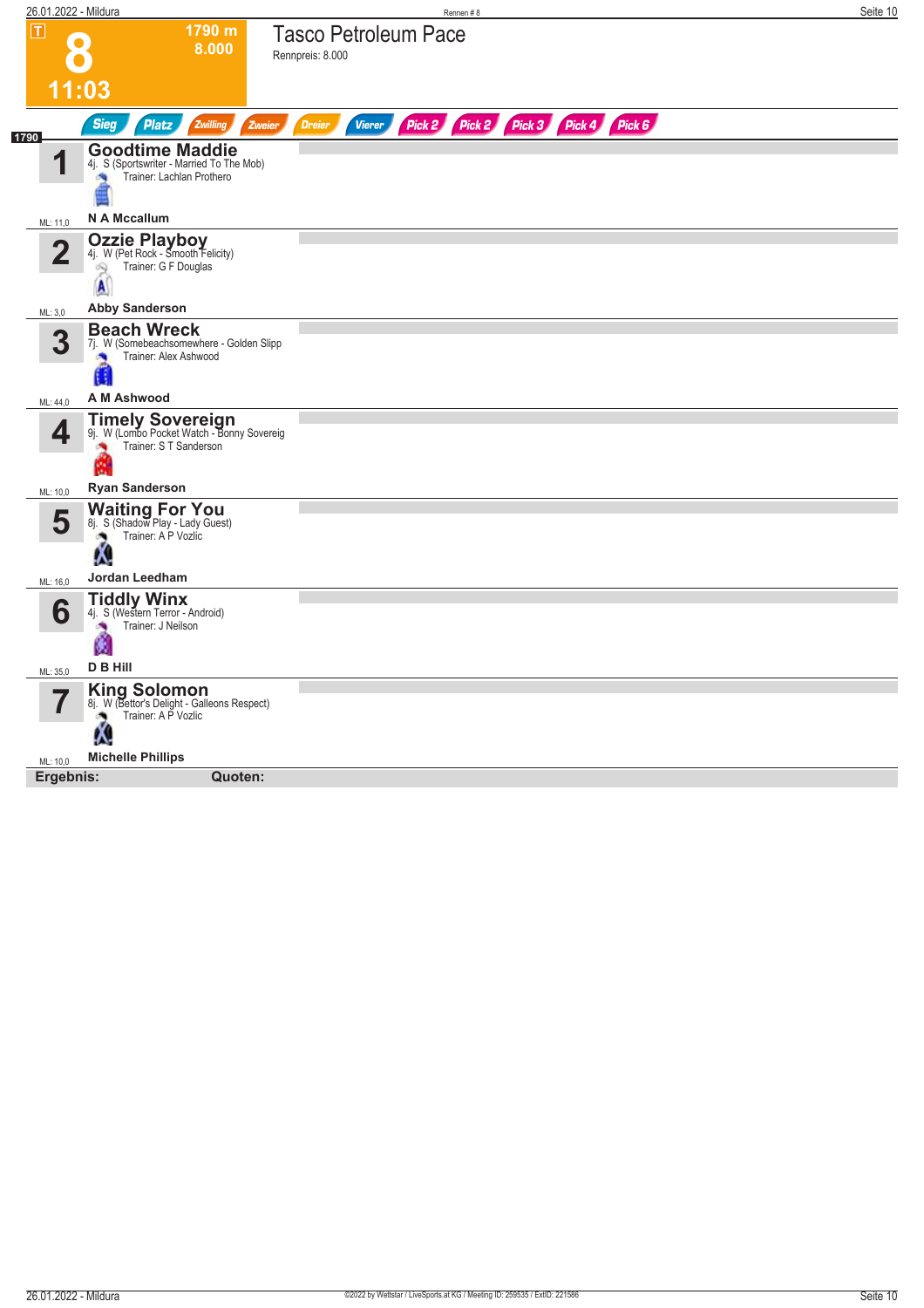| 26.01.2022 - Mildura         |                                                                                                                        |                                              | Rennen#9      |               | Seite 11 |
|------------------------------|------------------------------------------------------------------------------------------------------------------------|----------------------------------------------|---------------|---------------|----------|
| $ \mathbf{T} $               | 2190 m<br>4.500<br>11:33                                                                                               | <b>Zilzie Wines Pace</b><br>Rennpreis: 4.500 |               |               |          |
|                              | QPL<br><b>Sieg</b><br>Zwilling<br><b>Platz</b>                                                                         | <b>Dreier</b><br>Zweier                      | <b>Vierer</b> | Pick 2 Pick 2 |          |
| 2190<br>1                    | <b>Golden Scribe</b><br>10j. W (Sportswriter - Black Hills Rose)<br>Trainer: M J Francis                               |                                              |               |               |          |
| ML: 41,0                     | <b>ME</b> Francis                                                                                                      |                                              |               |               |          |
| $\overline{\mathbf{2}}$      | <b>Ironbark Fella</b><br>8j. W (Artistic Fella - Shesasign)<br>Trainer: J L Mcginty                                    |                                              |               |               |          |
| ML: 41,0                     | D J Locke                                                                                                              |                                              |               |               |          |
| 3                            | <b>Mista Pumblechook</b><br>8j. W (Village Jasper - Nora Barnacle)<br>Trainer: Naomi Kerr<br>吗<br>$\circ$<br>W J Hill  |                                              |               |               |          |
| ML: 46,0                     |                                                                                                                        |                                              |               |               |          |
| 4<br>ML: 75,0                | <b>Harry Mckinnis</b><br>5j. W (Shadyshark Hanover - Haryda Hanover<br>Trainer: C J O'brien<br>6Ý.<br>Jordan Leedham   |                                              |               |               |          |
|                              |                                                                                                                        |                                              |               |               |          |
| 5<br>ML: 11,0                | <b>Hidden Figure</b><br>6j. S (Mach Three - Jerulas Shadow)<br>Trainer: A R Macdonald<br>Ñ,<br><b>Andrew Stenhouse</b> |                                              |               |               |          |
|                              | <b>Pinkie Promise</b>                                                                                                  |                                              |               |               |          |
| 6<br>ML: 41,0                | 6j. W (Safari - Dixie Chick Dreama)<br>Trainer: M M Riseley<br>×<br><b>Sam Barker</b>                                  |                                              |               |               |          |
|                              |                                                                                                                        |                                              |               |               |          |
| $\overline{\mathbf{z}}$<br>ı | <b>Dontshowyouraces</b><br>9j. W (Aces N Sevens - Ourgirljohsalind)<br>Trainer: J L Gadsden                            |                                              |               |               |          |
| ML: 75,0                     | <b>ML Gadsden</b>                                                                                                      |                                              |               |               |          |
| 8                            | <b>Touch Of Armbro</b><br>11j. W (Armbro Operative - Touch Of Silk)<br>Trainer: A F Grasso<br>A M Ashwood              |                                              |               |               |          |
| ML: 501,0                    |                                                                                                                        |                                              |               |               |          |
| 9                            | <b>Eezee Street</b><br>5j. S (Live Or Die - Washingtons Legacy)<br>Trainer: A R Macdonald<br>Q                         |                                              |               |               |          |
| ML: 91,0                     | <b>Ryan Sanderson</b>                                                                                                  |                                              |               |               |          |
| 1 U<br>ML: 35,0              | <b>Tactfilly Magic</b><br>6j. S (Mr Feelgood - Riverside Bust Up)<br>Trainer: F C Cavallaro<br>L Watson                |                                              |               |               |          |
|                              |                                                                                                                        |                                              |               |               |          |
| и<br>ML: 4,0                 | <b>Des Troy</b><br>5j. H (Mach Three - Armida)<br>Trainer: S R Garraway<br>Q<br>E J Tormey                             |                                              |               |               |          |
| Ergebnis:                    | Quoten:                                                                                                                |                                              |               |               |          |
|                              |                                                                                                                        |                                              |               |               |          |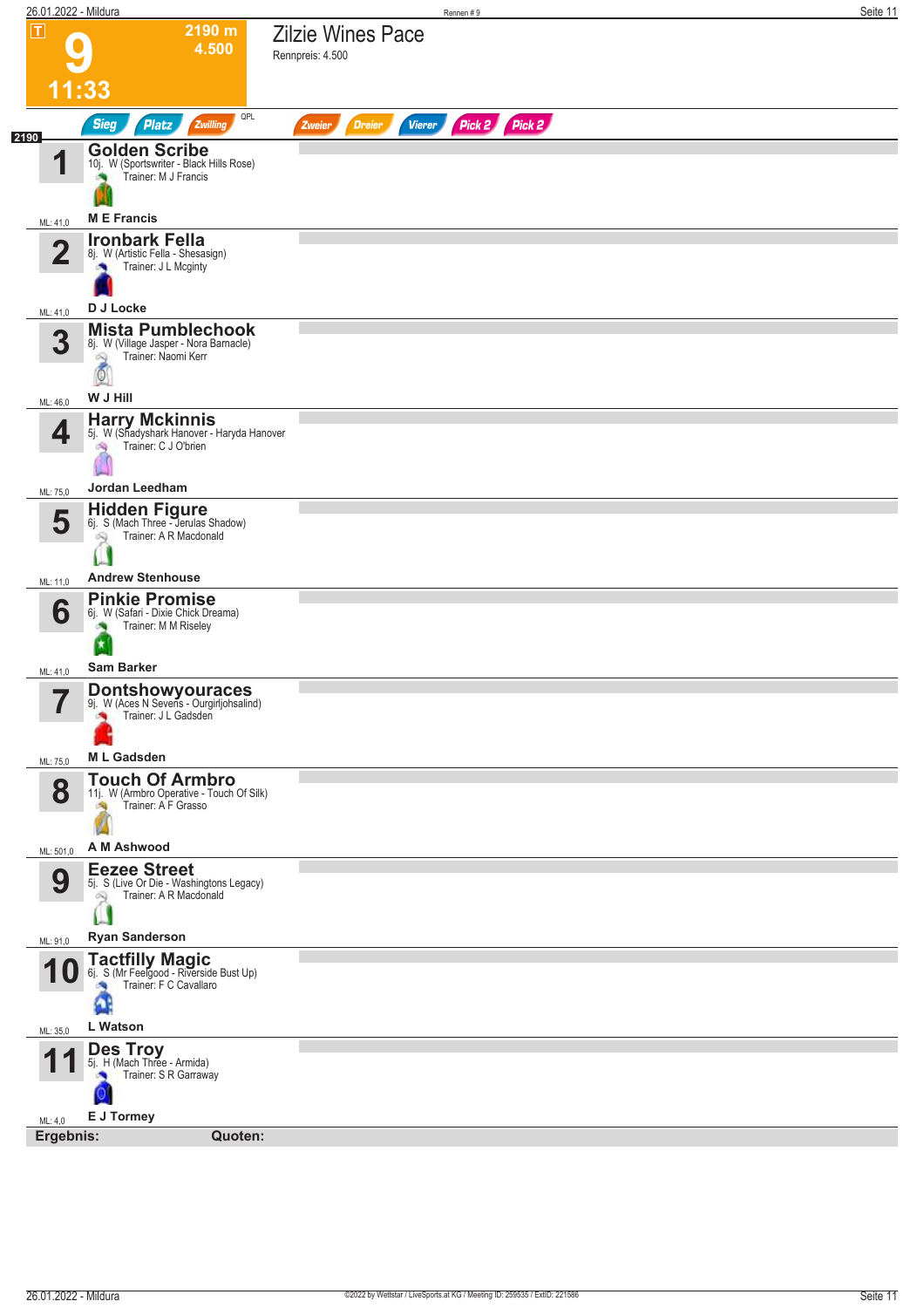| 26.01.2022 - Mildura    |                                                                                                               | Rennen #10                                                   | Seite 12 |
|-------------------------|---------------------------------------------------------------------------------------------------------------|--------------------------------------------------------------|----------|
| ΙT                      | 1790 m<br>7.000                                                                                               | Mallee Bearings 3Yo & Older Maiden Pace<br>Rennpreis: 7.000  |          |
|                         | 12:07                                                                                                         |                                                              |          |
| 1790                    | QPL<br><b>Sieg</b><br><b>Platz</b><br>Zwilling                                                                | Pick 2<br>Pick 2<br><b>Vierer</b><br><b>Dreier</b><br>Zweier |          |
| И                       | <b>Trinity Beach Girl</b><br>3j. S (Sunshine Beach - Jennas Beach Girl)<br>Trainer: C J Rogers                |                                                              |          |
| ML: 38,0                | <b>James Herbertson</b>                                                                                       |                                                              |          |
| $\overline{\mathbf{2}}$ | <b>Quite Contrary</b><br>3j. S (Art Major - Tombstone Eden)<br>Trainer: S R Garraway<br>×,                    |                                                              |          |
| ML: 44,0                | <b>SF Jardine</b>                                                                                             |                                                              |          |
| 3                       | <b>Lady Pebbles</b><br>4j. S (Pet Rock - Vilady)<br>Trainer: G F Douglas<br>2<br>$\mathbf{A}$                 |                                                              |          |
| ML: 5,0                 | E J Tormey                                                                                                    |                                                              |          |
| 4                       | <b>Kensington Maid</b><br>5j. S (Rock N Roll Heaven - Kensington Palac<br>Trainer: S M O'Connor<br>×,<br>K    |                                                              |          |
| ML: 41,0                | <b>Sam Barker</b>                                                                                             |                                                              |          |
| 5                       | <b>Shelldome</b><br>7j. S (Blissfull Hall - Unicorn Way)<br>Trainer: A L Peters                               |                                                              |          |
| ML: 91,0                | <b>Dean Peters</b>                                                                                            |                                                              |          |
| 6<br>ML: 36,0           | <b>Goodtime Shady</b><br>3j. H (Shadyshark Hanover - Orion Star)<br>Trainer: Lachlan Prothero<br>N A Mccallum |                                                              |          |
|                         | <b>Im Stuck Man</b>                                                                                           |                                                              |          |
| -7                      | 3j. W (Sunshine Beach - Von Rita)<br>Trainer: J L Gadsden<br><b>ML Gadsden</b>                                |                                                              |          |
| ML: 55,0                | <b>The Trainman</b>                                                                                           |                                                              |          |
| 8                       | 5j. W (Four Starzzz Shark - Waterslide)<br>Trainer: J L Mcginty<br>×                                          |                                                              |          |
| ML: 41,0                | D J Locke                                                                                                     |                                                              |          |
| Ergebnis:               | Quoten:                                                                                                       |                                                              |          |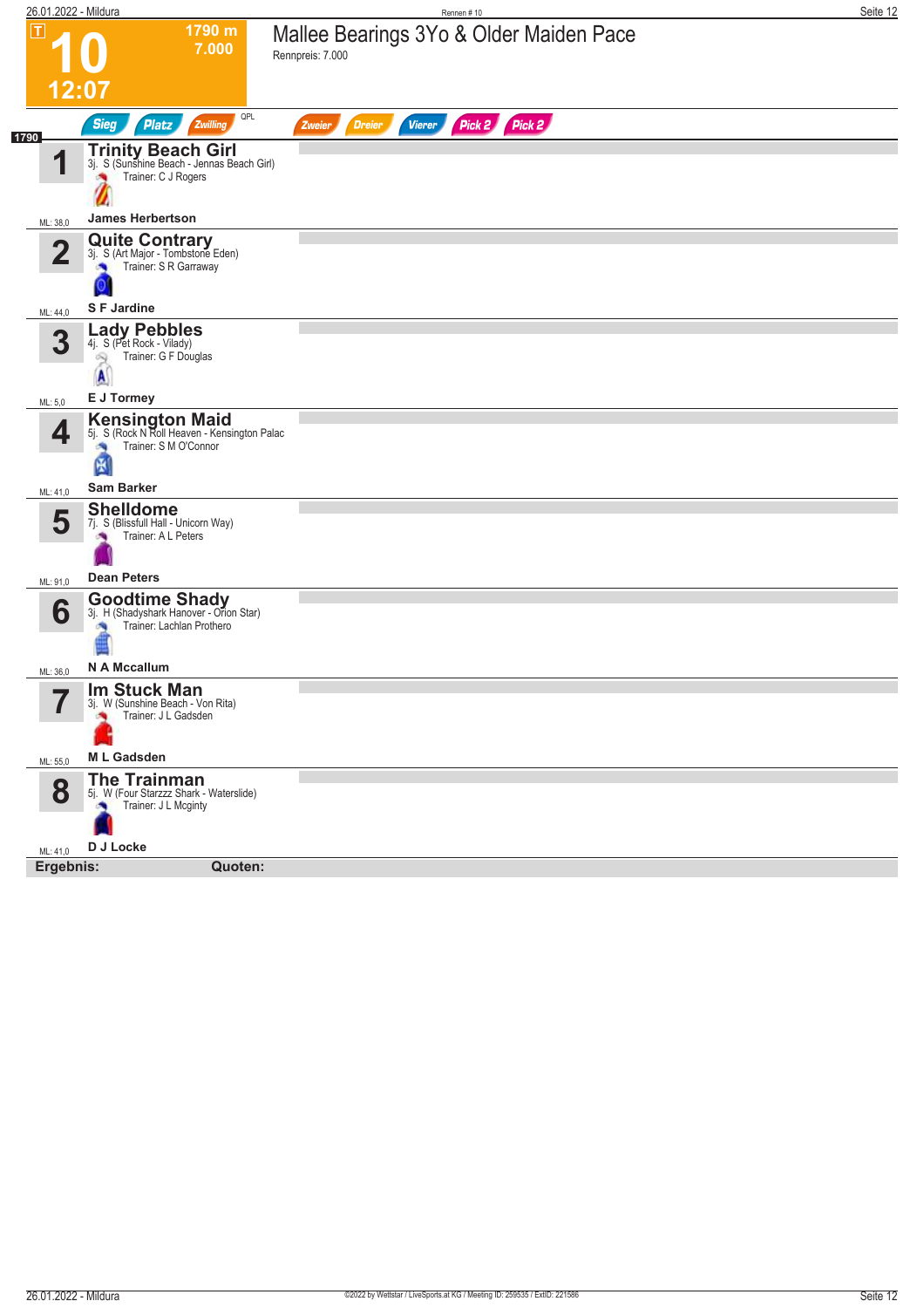| 1790 m<br>Mildura Plumbing Plus Pace<br>ΙT<br>4.500<br>Rennpreis: 4.500<br>12:32<br>Pick 2 Pick 2<br><b>Sieg</b><br>Platz<br>Zwilling<br><b>Dreier</b><br><b>Vierer</b><br>Zweier<br>1790<br><b>Rhyflective</b><br>И<br>10j. W (Ponder - Rhythmaka)<br>Trainer: Reece Moore<br>d.<br><b>James Herbertson</b><br>ML: 5,0<br><b>Crackerjacks Judge</b><br>7j. W (Rock N Roll Heaven - Mystic Power Lo<br>2<br>Trainer: R J Nolan<br>D J Locke<br>ML: 13,0<br><b>Robert Crocka</b><br>3<br>5j. W (Major Bronski - Four Flash Pennies)<br>Trainer: A P Vozlic<br>W.<br>Jordan Leedham<br>ML: 32,0<br><b>Squatter Shannon</b><br>4<br>6j. W (Miles Mccool - Matilda Shannon)<br>Trainer: A W Coad<br>Ø,<br>Œ<br>W J Hill<br>ML: 44,0<br>Fizzy Cola<br>4j. S (Betterthancheddar - Tell No Tales)<br>5<br>Trainer: J Neilson<br>×<br>V<br><b>D B Hill</b><br>ML: 35,0<br>Yoursnmine<br>6<br>6j. W (Blissfull Hall - Dancinwithjodi)<br>Trainer: Reece Moore<br>淘<br>W<br>R J Moore<br>ML: 91,0<br><b>Frankntank</b><br>7j. W (Sealed N Delivered - Smokenroses)<br>Trainer: S C Cocks<br>淘<br>Ø<br>S F Jardine<br>ML: 11,0<br>Ergebnis:<br>Quoten: | 26.01.2022 - Mildura | Rennen #11 | Seite 13 |
|---------------------------------------------------------------------------------------------------------------------------------------------------------------------------------------------------------------------------------------------------------------------------------------------------------------------------------------------------------------------------------------------------------------------------------------------------------------------------------------------------------------------------------------------------------------------------------------------------------------------------------------------------------------------------------------------------------------------------------------------------------------------------------------------------------------------------------------------------------------------------------------------------------------------------------------------------------------------------------------------------------------------------------------------------------------------------------------------------------------------------------------------|----------------------|------------|----------|
|                                                                                                                                                                                                                                                                                                                                                                                                                                                                                                                                                                                                                                                                                                                                                                                                                                                                                                                                                                                                                                                                                                                                             |                      |            |          |
|                                                                                                                                                                                                                                                                                                                                                                                                                                                                                                                                                                                                                                                                                                                                                                                                                                                                                                                                                                                                                                                                                                                                             |                      |            |          |
|                                                                                                                                                                                                                                                                                                                                                                                                                                                                                                                                                                                                                                                                                                                                                                                                                                                                                                                                                                                                                                                                                                                                             |                      |            |          |
|                                                                                                                                                                                                                                                                                                                                                                                                                                                                                                                                                                                                                                                                                                                                                                                                                                                                                                                                                                                                                                                                                                                                             |                      |            |          |
|                                                                                                                                                                                                                                                                                                                                                                                                                                                                                                                                                                                                                                                                                                                                                                                                                                                                                                                                                                                                                                                                                                                                             |                      |            |          |
|                                                                                                                                                                                                                                                                                                                                                                                                                                                                                                                                                                                                                                                                                                                                                                                                                                                                                                                                                                                                                                                                                                                                             |                      |            |          |
|                                                                                                                                                                                                                                                                                                                                                                                                                                                                                                                                                                                                                                                                                                                                                                                                                                                                                                                                                                                                                                                                                                                                             |                      |            |          |
|                                                                                                                                                                                                                                                                                                                                                                                                                                                                                                                                                                                                                                                                                                                                                                                                                                                                                                                                                                                                                                                                                                                                             |                      |            |          |
|                                                                                                                                                                                                                                                                                                                                                                                                                                                                                                                                                                                                                                                                                                                                                                                                                                                                                                                                                                                                                                                                                                                                             |                      |            |          |
|                                                                                                                                                                                                                                                                                                                                                                                                                                                                                                                                                                                                                                                                                                                                                                                                                                                                                                                                                                                                                                                                                                                                             |                      |            |          |
|                                                                                                                                                                                                                                                                                                                                                                                                                                                                                                                                                                                                                                                                                                                                                                                                                                                                                                                                                                                                                                                                                                                                             |                      |            |          |
|                                                                                                                                                                                                                                                                                                                                                                                                                                                                                                                                                                                                                                                                                                                                                                                                                                                                                                                                                                                                                                                                                                                                             |                      |            |          |
|                                                                                                                                                                                                                                                                                                                                                                                                                                                                                                                                                                                                                                                                                                                                                                                                                                                                                                                                                                                                                                                                                                                                             |                      |            |          |
|                                                                                                                                                                                                                                                                                                                                                                                                                                                                                                                                                                                                                                                                                                                                                                                                                                                                                                                                                                                                                                                                                                                                             |                      |            |          |
|                                                                                                                                                                                                                                                                                                                                                                                                                                                                                                                                                                                                                                                                                                                                                                                                                                                                                                                                                                                                                                                                                                                                             |                      |            |          |
|                                                                                                                                                                                                                                                                                                                                                                                                                                                                                                                                                                                                                                                                                                                                                                                                                                                                                                                                                                                                                                                                                                                                             |                      |            |          |
|                                                                                                                                                                                                                                                                                                                                                                                                                                                                                                                                                                                                                                                                                                                                                                                                                                                                                                                                                                                                                                                                                                                                             |                      |            |          |
|                                                                                                                                                                                                                                                                                                                                                                                                                                                                                                                                                                                                                                                                                                                                                                                                                                                                                                                                                                                                                                                                                                                                             |                      |            |          |
|                                                                                                                                                                                                                                                                                                                                                                                                                                                                                                                                                                                                                                                                                                                                                                                                                                                                                                                                                                                                                                                                                                                                             |                      |            |          |